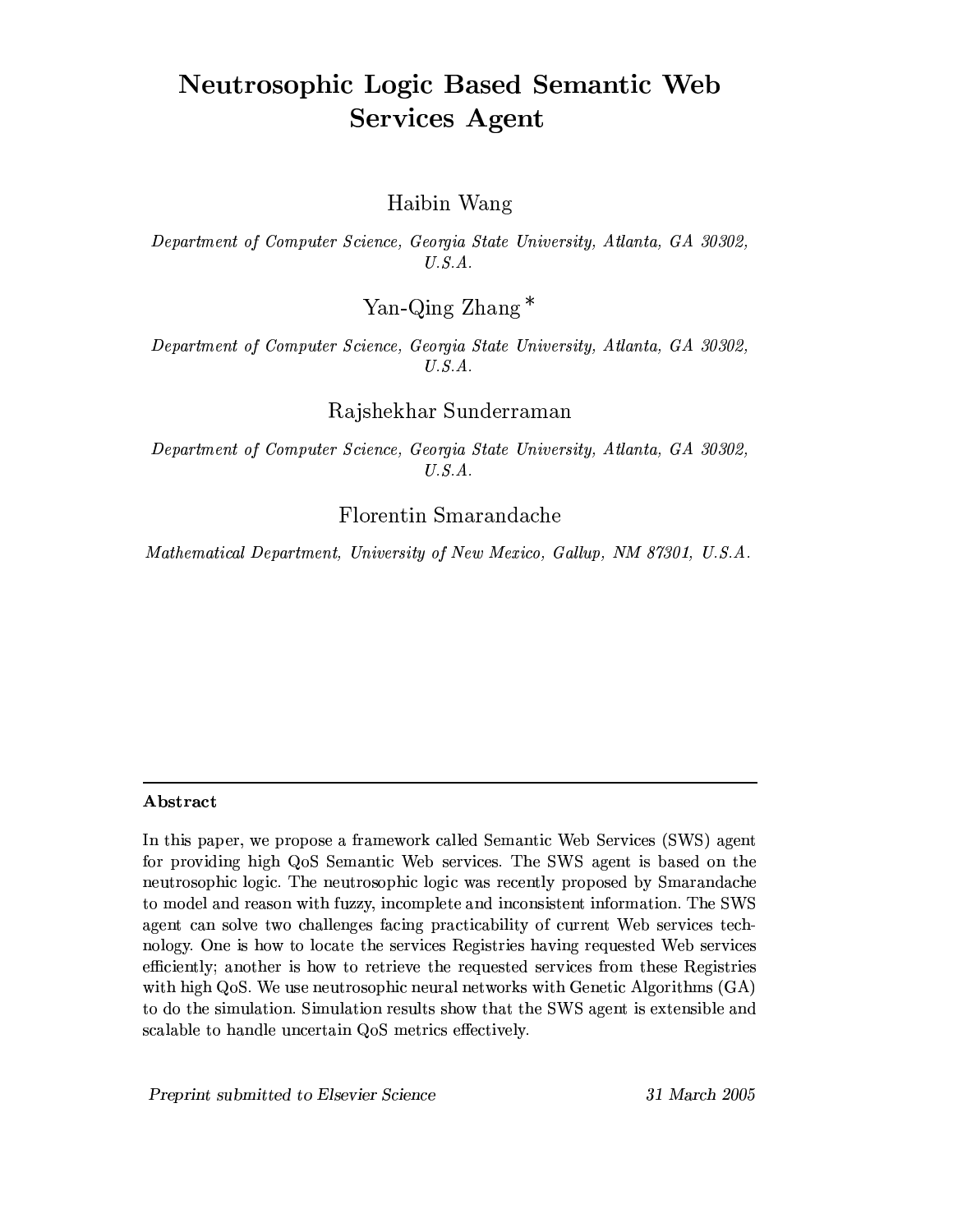#### $\mathbf{1}$ Introduction

The concept of fuzzy sets was introduced by Zadeh in 1965 [1]. Since then fuzzy sets and fuzzy logic have been applied to many real applications to handle uncertainty. The traditional fuzzy set uses one real value  $\mu_A(x) \in [0,1]$ to represent the grade of membersip of fuzzy set  $A$  defined on universe  $X$ . The corresponding fuzzy logic associates each proposition  $p$  with a real value  $\mu(p) \in [0,1]$  which represents the degree of truth. Sometimes  $\mu_A(x)$  itself is uncertain and hard to be defined by a crisp value. So the concept of interval valued fuzzy sets was proposed [2] to capture the uncertainty of grade of membership. The traditional fuzzy logic can be easily extended to the interval valued fuzzy logic. There are related works such as type-2 fuzzy sets and type-2 fuzzy logic [3–5]. The family of fuzzy sets and fuzzy logic can only handle "complete" information that is if a grade of truth-membership is  $\mu_A$  then a grade of falsity-membership is  $1 - \mu_A(x)$  by default. In some applications such as expert systems, decision making systems and information fusion systems, the information is both uncertain and incomplete. Traditional fuzzy sets and fuzzy logic cannot handle such situation. In 1986, Atanassov introduced the intuitionistic fuzzy set  $[6]$  which is a generalization of a fuzzy set. The intuitionistic fuzzy sets consider both truth-membership and falsity-membership. The corresponding intuitionistic fuzzy logic  $[7]$  associates each proposition  $p$ with two real values  $\mu(p)$ -truth degree and  $\nu(p)$ -falsity degree, respectively, where  $\mu(p), \nu(p) \in [0,1], \mu(p) + \nu(p) \leq 1$ . So intuitionistic fuzzy sets and intuitionistic fuzzy logic can handle uncertain and incomplete information.

However, inconsistent information exists in a lot of real situations such as those mentioned above. It is obvious that the intuitionistic fuzzy logic cannot reason with inconsistency because it requires  $\mu(p) + \nu(p) \leq 1$ . In 1995, Smarandache introduced the concept of neutrosophic sets and neutrosophic logic which can model and reason with fuzzy, incomplete and inconsistent information at the same time. A special case of the neutrosophic sets and neutrosophic logic is studied in  $[8,9]$ .

Corresponding author. Permanent address: Department of Computer Science, Georgia State University, Atlanta, GA 30302, U.S.A. Tel.:  $+1-404-651-0682$ ; fax:  $+1.404.463.9912.$ 

 $Email \;addresses:$  hwang17@student.gsu.edu (Haibin Wang), yzhang@cs.gsu.edu (Yan-Qing Zhang), raj@cs.gsu.edu (Rajshekhar Sunderraman), smarand@unm.edu (Florentin Smarandache).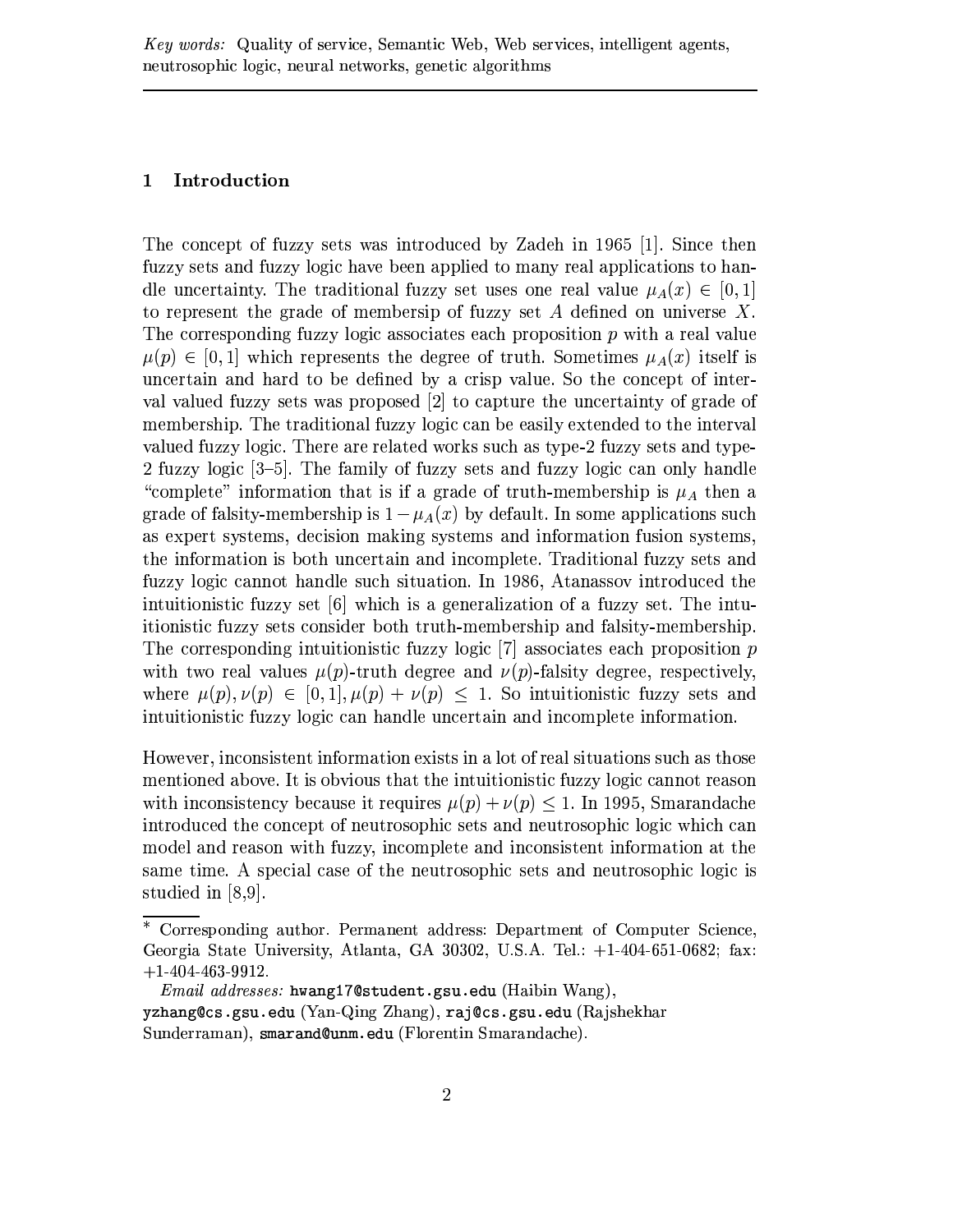In this paper, we propose a framework called Semantic Web services (SWS) agent based on neutrosophic logic to provide high QoS Semantic Web services based on specific domain ontology such as gnome. The SWS agent can solve two challenges existing for automatic discovery and invocation of Web services. One is how to locate the services Registries advertising requested Web services efficiently; another is how to retrieve the requested services from these Registries with the highest quality of service (QoS). The Semantic Web services technologies can be exploited to solve the first challenge. For the second challenge, we believe the QoS of Semantic Web services should cover both functional and non-functional properties. Here we must be aware that on the one hand, the degree of capability matching [10–13] and non-functional properties are all fuzzy, incomplete and even inconsistent; and on the other hand, different application domains have different requirements on non-functional properties. It is not flexible to use classical mathematical modelling methods to evaluate the whole QoS of Semantic Web services.

The paper is organized as follows. In section 2, we present the necessary background knowledge of neutrosophic logic and QoS model. Section 3 provides details of design of architecture of the SWS agent. Section 4 gives the design of neutrosophic neural network with GA and simulation result. In section 5, we present the related work. And finally, in section 6, we conclude this paper and give the future research direction.

#### Background  $\boldsymbol{2}$

This section details the background material related to this research. We give a brief review of neutrosophic logic and QoS model.

#### Neutrosophic Propositional Logic  $2.1$

In this section, we introduce the elements of the neutrosophic propositional logic based on the definition of neutrosophic sets  $[14]$  by using the notation from the theory of classical propositional logic.

#### $2.1.1$ Syntax of Neutrosophic Propositional Logic

Here we give the formalization of syntax of the neutrosophic propositional logic.

**Definition 1** An alphabet of the neutrosophic propositional logic consists of *three classes of symbols:*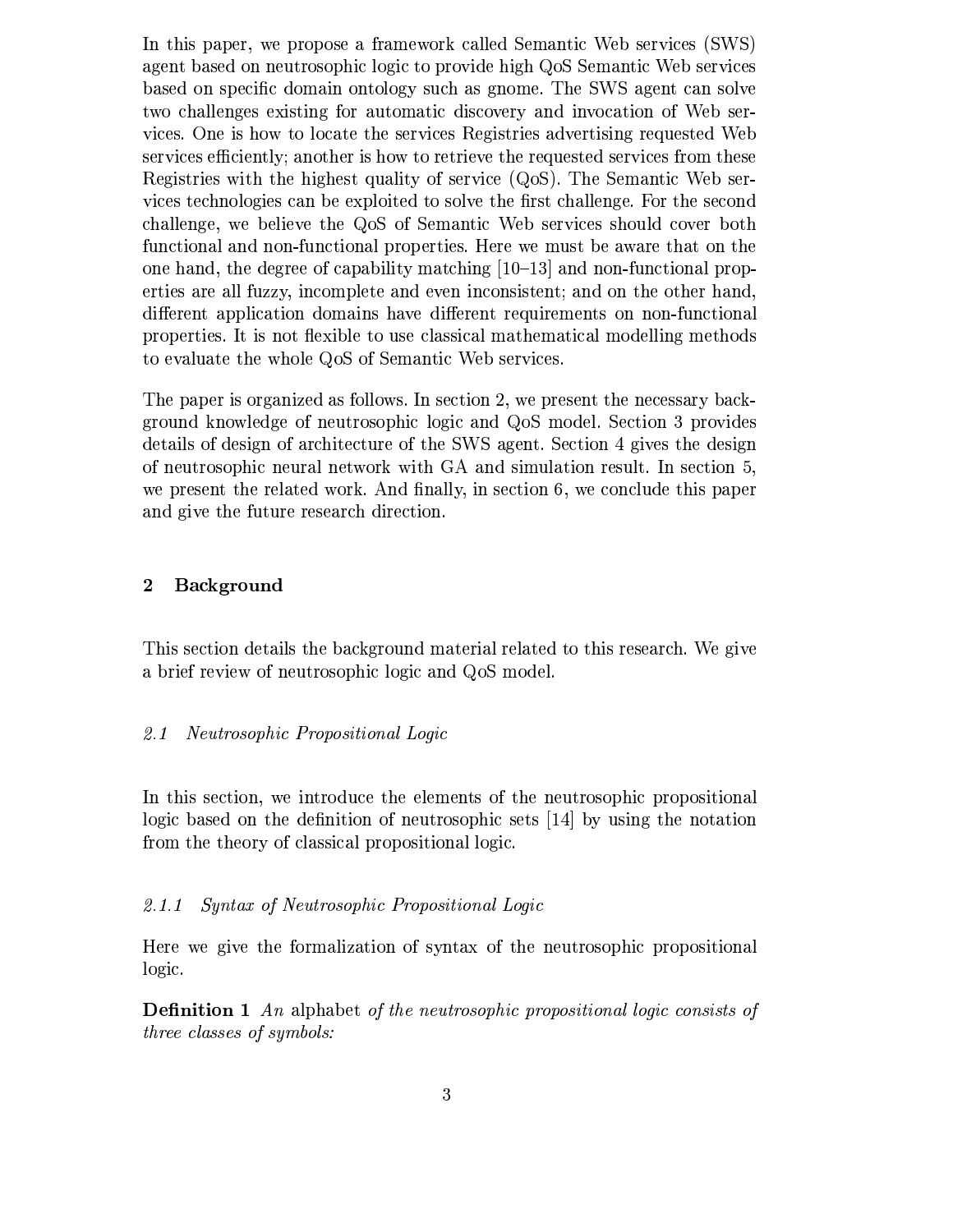- (1) A set of neutrosophic propositional variables, denoted by lower-case letters, sometimes indexed;
- (2) Five connectives  $\wedge, \vee, \neg, \rightarrow, \leftrightarrow$  which are called conjunction, disjunction, negation, implication, and biimplication symbols respectively;
- $(3)$  The parentheses (and).

The alphabet of the neutrosophic propositional logic has combinations obtained by assembling connectives and neutrosophic propositional variables in strings. The purpose of the construction rules is to have the specification of distinguished combinations, called formulas.

**Definition 2** The set of formulas (well-formed formulas) of the neutrosophic propositional logic is defined as follows.

- (1) Every interval neutrosophic propositional variable is a formula;
- (2) If p is a formula, then so is  $(\neg p)$ ;
- $(3)$  If p and q are formulas, then so are
	- $(a)$   $(p \wedge q)$ ,
	- (b)  $(p \vee q)$ ,
	- $(c)$   $(p \rightarrow q)$ , and
	- $(d)$   $(p \leftrightarrow q)$ .
- $(4)$  No sequence of symbols is a formula which is not required to be by 1, 2,  $and 3.$

To avoid having formulas cluttered with parentheses, we adopt the following precedence hierarchy, with the highest precedence at the top:

$$
\neg,\\ \wedge, \vee,\\ \rightarrow, \leftrightarrow
$$

Here is an example of the neutrosophic propositional logic formula:

$$
\neg p_1 \land p_2 \lor (p_1 \to p_3) \to p_2 \land \neg p_3
$$

**Definition 3** The language of interval neutrosophic propositional calculus given by an alphabet consists of the set of all formulas constructed from the symbols of the alphabet.  $\Box$ 

 $\Box$ 

 $\Box$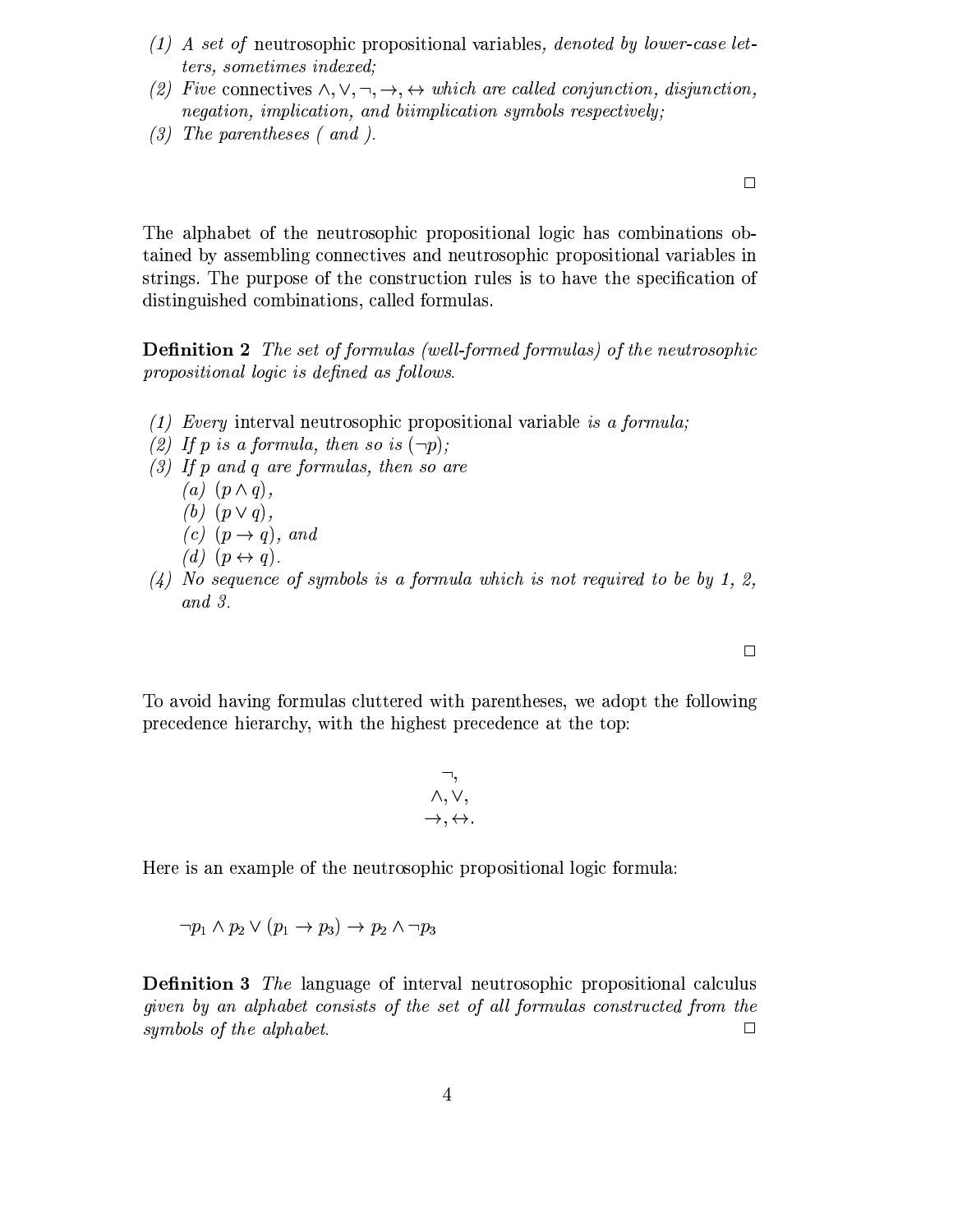The study of neutrosophic propositional logic comprises, among others, a syntax, which has the distinction of well-formed formulas, and a *semantics*, the purpose of which is the assignment of a meaning to well-formed formulas.

To each neutrosophic proposition  $p$ , we associate it with an ordered triple components  $\langle t(p), i(p), f(p) \rangle$ , where  $t(p), i(p), f(p) \in [0, 1]$ .  $t(p), i(p), f(p)$  is called truth-degree, indeterminacy-degree and falsity-degree of  $p$ , respectively. Let this assignment be provided by an *interpretation function* or *interpretation*  $NL$  defined over a set of propositions P in such a way that

$$
NL(p) = \langle t(p), i(p), f(p) \rangle.
$$

Hence, the function  $NL$  gives the truth, indeterminacy and falsity degrees of all propositions in  $P$ . We assume that the interpretation function  $NL$  assigns to the logical truth  $T: NL(T) = \langle 1, 1, 0 \rangle$ , and to  $F: NL(F) = \langle 0, 0, 1 \rangle$ .

An interpretation which makes a formula true is a *model* of the formula.

The semantics of four neutrosophic propositional connectives is given in Table 1. Note that  $p \leftrightarrow q$  if and only if  $p \rightarrow q$  and  $q \rightarrow p$ .

| Connectives           | Semantics                                                                        |
|-----------------------|----------------------------------------------------------------------------------|
| $NL(\neg p)$          | $\langle f(p), 1-i(p), t(p) \rangle$                                             |
| $NL(p \wedge q)$      | $\langle \max(t(p), t(q)), \max(i(p), i(q)), \min(f(p), f(q)) \rangle$           |
| $NL(p\vee q)$         | $\langle \max(t(p), t(q)), \max(t(p), i(q)), \min(t(p), f(q)) \rangle$           |
| $NL(p \rightarrow q)$ | $\langle \min(1, 1-t(p)+t(q)), \min(1, 1-i(p)+i(q)), \max(0, f(q)-f(p)) \rangle$ |

Semantics of Four Connectives in Neutrosophic Propositional Logic

#### $2.2$ *Neutrosophic Predicate Logic*

Table 1

In this section, we will extend our consideration to the full language of first order neutrosophic predicate logic. First we give the formalization of syntax of first order neutrosophic predicate logic as in classical first-order predicate logic.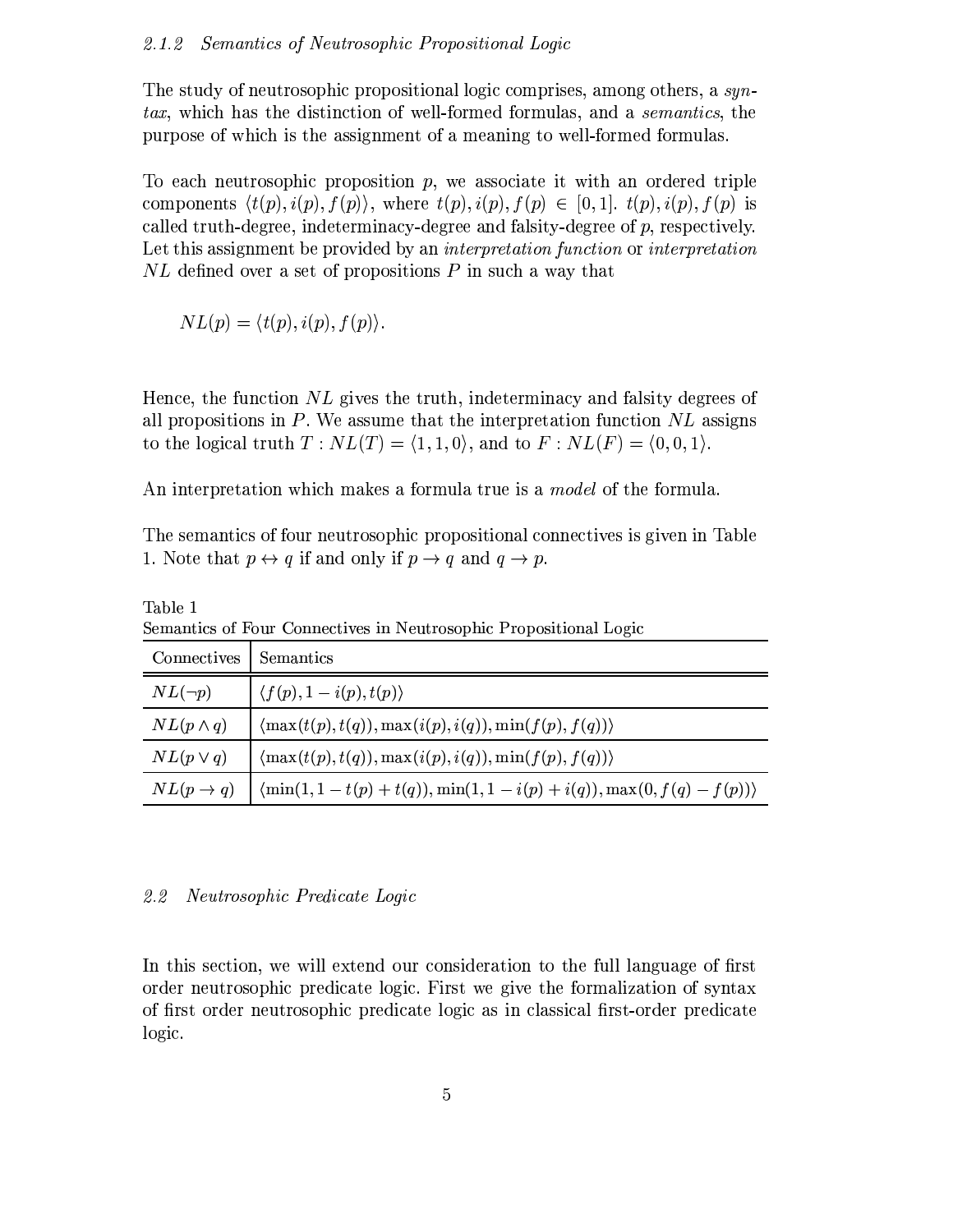**Definition 4** An alphabet of the first order neutrosophic predicate logic consists of seven classes of symbols:

- $(1)$  variables, denoted by lower-case letters, sometimes indexed;
- $(2)$  constants, denoted by lower-case letters;
- $(3)$  function symbols, denoted by lower-case letters, sometimes indexed;
- $(4)$  predicate symbols, denoted by lower-case letters, sometimes indexed;
- (5) Five connectives  $\wedge, \vee, \neg, \rightarrow, \leftrightarrow$  which are called the conjunction, disjunction, negation, implication, and biimplication symbols respectively;
- (6) Two quantifiers, the universal quantifier  $\forall$  (for all) and the existential quantifier  $\exists$  (there exists);
- $(7)$  The parentheses (and).

 $\Box$ 

To avoid having formulas cluttered with brackets, we adopt the following precede not hierarchy, with the highest precedence at the top:

 $\neg, \forall, \exists$  $\wedge, \vee$  $\rightarrow$ ,  $\leftrightarrow$ 

Next we turn to the definition of the first order neutrosophic language given by an alphabet.

# **Definition 5** A term is defined as follows:

- $(1)$  A variable is a term.
- $(2)$  A constant is a term.
- (3) If f is an n-ary function symbol and  $t_1, \ldots, t_n$  are terms, then  $f(t_1, \ldots, t_n)$ is a term.

 $\Box$ 

**Definition 6** A (well-formed )formula is defined inductively as follows:

- (1) If p is an n-ary predicate symbol and  $t_1, \ldots, t_n$  are terms, then  $p(t_1, \ldots, t_n)$ is a formula (called an atomic formula or, more simply, an atom).
- (2) If F and G are formulas, then so are  $(\neg F)$ ,  $(F \wedge G)$ ,  $(F \vee G)$ ,  $(F \rightarrow G)$ and  $(F \leftrightarrow G)$ .
- (3) If F is a formula and x is a variable, then  $(\forall x F)$  and  $(\exists x F)$  are formulas.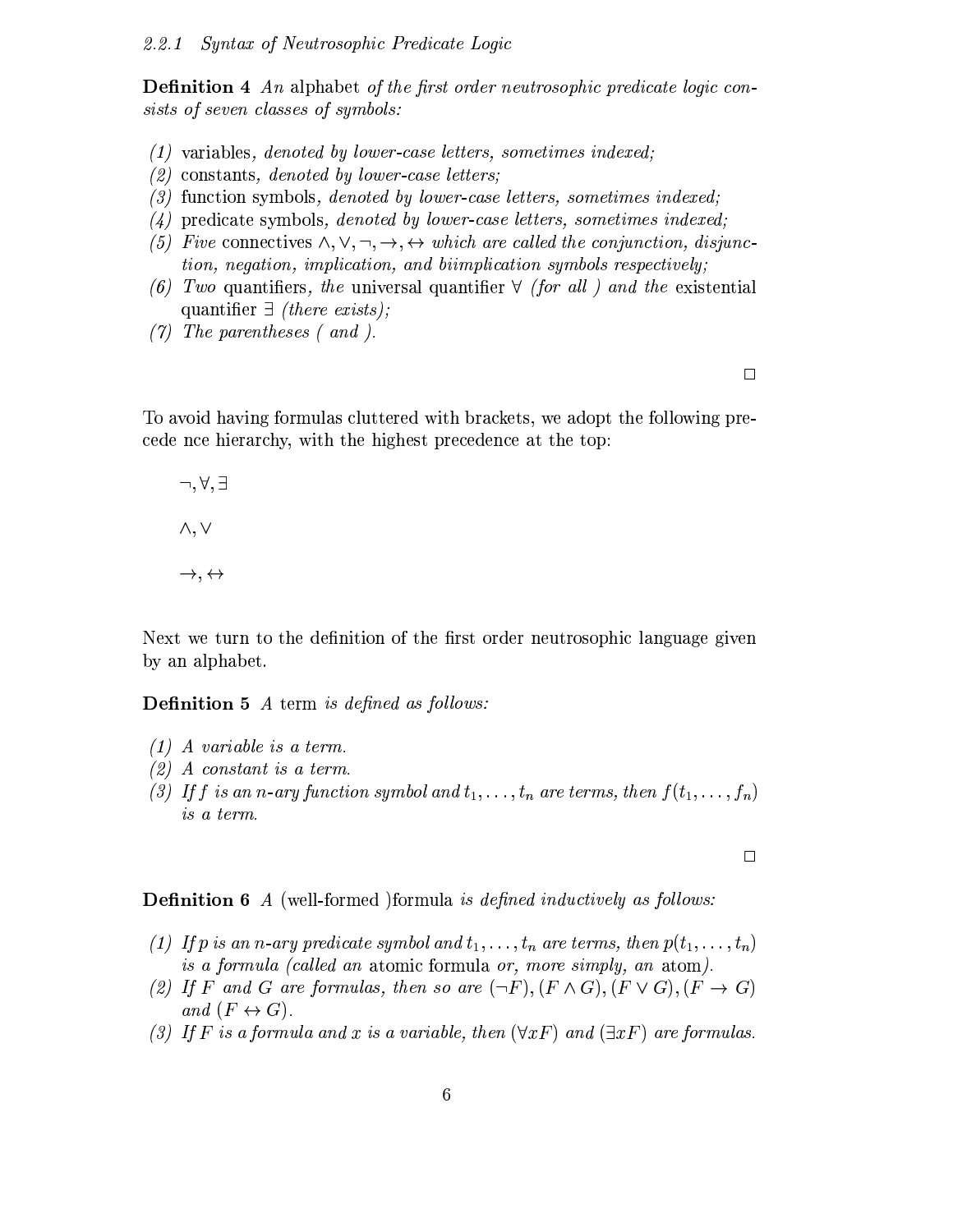**Definition 7** The first order neutrosophic language given by an alphabet consists of the set of all formulas constructed from the symbols of the alphabet.  $\Box$ 

**Definition 8** The scope of  $\forall x$  (resp.  $\exists x$ ) in  $\forall x F$  (resp.  $\exists x F$ ) is F. A bound occurrence of a variable in a formula is an occurrence immediately following a quantifier or an occurrence within the scope of a quantifier, which has the same variable immediately after the quantifier. Any other occurrence of a variable *is* free.  $\Box$ 

#### Semantics of Neutrosophic Predicate Logic  $2.2.2$

In this section, we study the semantics of neutrosophic predicate logic, the purpose of which is the assignment of a meaning to well-formed formulas. In the neutrosophic propositional logic, an interpretation is an assignment of truth values (ordered triple component) to propositions. In the first order neutrosophic predicate logic, since there are variables involved, we have to do more than that. To define an interpretation for a well-formed formula in this logic, we have to specify two things, the domain and an assignment to constants and predicate symbols occurring in the formula. The following is the formal definition of an interpretation of a formula in the first order neutrosophic predicate logic.

**Definition 9** An interpretation function (or interpretation) of a formula F in the first order neutrosophic predicate logic consists of a nonempty domain  $D$ , and an assignment of "values" to each constant and predicate symbol occurring in  $F$  as follows:

- $(1)$  To each constant, we assign an element in D.
- (2) To each n-ary function symbol, we assign a mapping from  $D^n$  to D. (Note that  $D^n = \{(x_1, \ldots, x_n) | x_1 \in D, \ldots, x_n \in D\}$ .
- $(3)$  Predicate symbols get their meaning through evaluation functions E which assign to each variable x an element  $E(x) \in D$ . To each n-ary predicate symbol p, there is a function  $NP(p): D^n \to N$ . So  $NP(p(x_1, \ldots, x_n)) =$  $NP(p)(E(x_1), \ldots, E(x_n)).$

$$
\Box
$$

That is,  $NP(p)(a_1, ..., a_n) = \langle t(p(a_1, ..., a_n)), i(p(a_1, \text{ldots}, a_n)), f(p(a_1, ..., a_n)),$ where  $t(p(a_1,..., a_n)), i(p(a_1,..., a_n)), f(p(a_1,..., a_n)) \in [0,1]$ . They are called truth-degree, indeterminacy-degree and falsity-d egree of  $p(a_1, \ldots, a_n)$  respectively. We assume that the interpretation f unction  $NP$  assigns to the logical truth  $T: NP(T) = \langle 1, 1, 0 \rangle$ , and to  $F: NP(F) = \langle 0, 0, 1 \rangle$ .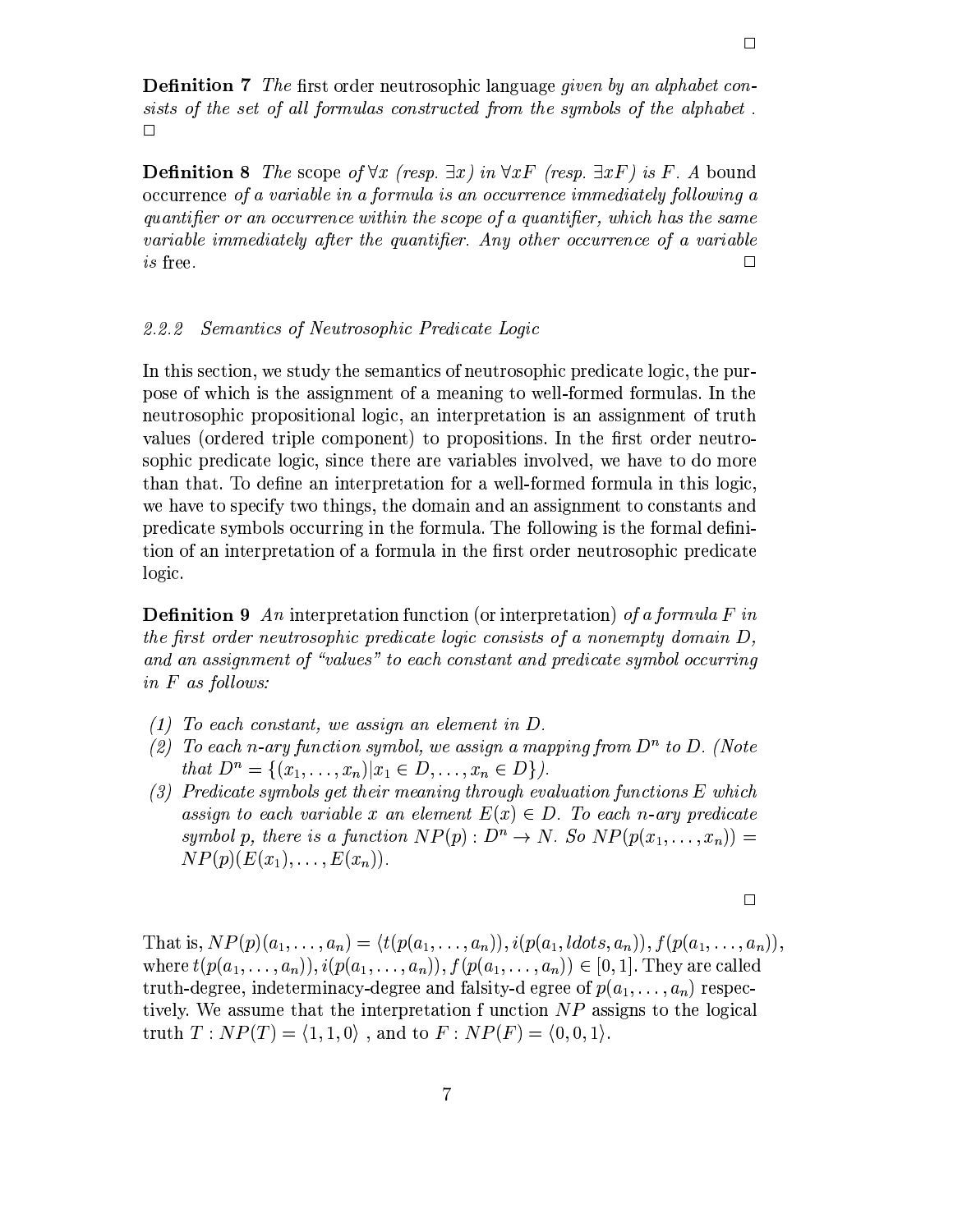The semantics of four neutrosophic predicate connectives and two quantifiers is given in Table 2. For simplification of notation, we use p to denote  $p(a_1, \ldots, a_i)$ . Note that  $p \leftrightarrow q$  if and only if  $p \rightarrow q$  and  $q \rightarrow p$ .

| Connectives           | Semantics                                                                     |
|-----------------------|-------------------------------------------------------------------------------|
| $NP(\neg p)$          | $\langle f(p), 1-i(p), t(p) \rangle$                                          |
| $NP(p \wedge q)$      | $\langle \min(t(p), t(q)), \min(i(p), i(q)), \max(f(p), f(q)) \rangle$        |
| $NP(p \vee q)$        | $\langle \max(t(p), t(q)), \max(i(p), i(q)), \min(f(p), f(q)) \rangle$        |
| $NP(p \rightarrow q)$ | $\langle \min(1,1-t(p)+t(q)), \min(1,1-i(p)+i(q)), \max(0,f(q)-f(p)) \rangle$ |
| $NP(\forall x F)$     | $\{\min t(F(E(x))), \min i(F(E(x))), \max f(F(E(x))))\}, E(x) \in D$          |
| $NP(\exists x F)$     | $(\max t(F(E(x))), \max i(F(E(x))), \min f(F(E(x))))$ , $E(x) \in D$          |

Semantics of Four Connectives and Two Quantifiers in Neutrosopphic Predicate Logic

#### $2.3$ QoS Model

Table 2

Different applications generally have different requirements of QoS dimensions. [15,16] investigated the features with which successful companies assert themselves in the competitive world markets. Their result showed that success is based on three essential dimensions: time, cost and quality. [17] associates eight dimensions with quality, including performance and reliability.

In order to be more precise, we give our definitions of the three dimensions.  $(1)$ For a Semantic Web services, the capability can be defined as the degree that functional properties a Semantic Web service provided match with the functional properties a Semantic Web service requestor requires; (2) The response time of a Semantic Web service represents the time that elapses between service requests arrival and the completion of that service request. Response time is the sum of waiting time and actual processing time; (3) The trustworthness of bioinformatics Semantic Web services should capture the consistency, reliability, competence and honesty of the service.

#### $\overline{\mathbf{3}}$ Architecture of neutrosophic logic based SWS agent

The neutrosophic logic based SWS agent can provide high QoS SWS based on specific ontology. The extensible SWS agent uses centalized client/server architecture internally. But itself can also be and should be implemented as a Semantic Web service based on specific service ontology. The neutrosophic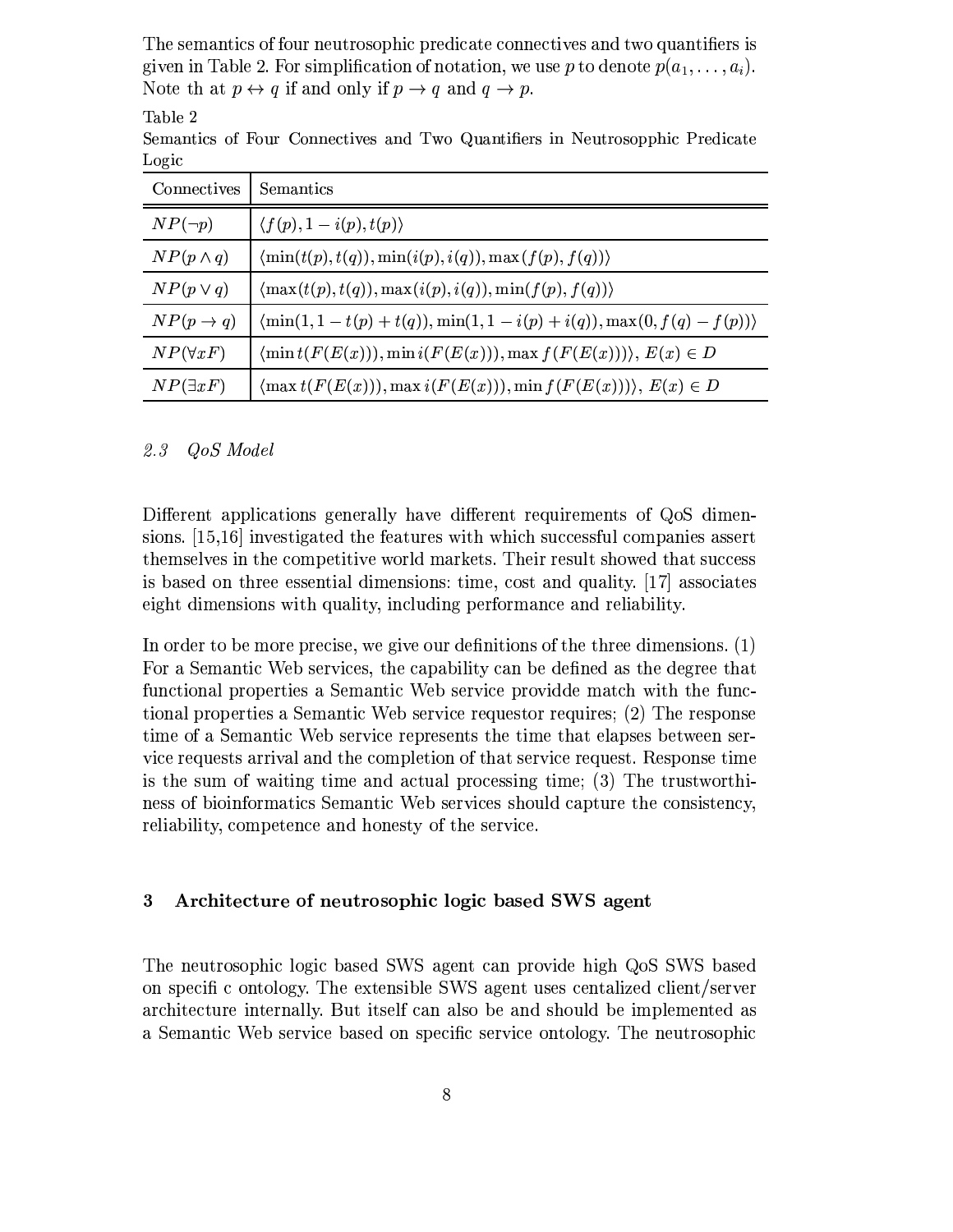logic based SWS agent comprises of six components: (a)Registries Crawler; (b)SWS Repository; (c)Inquiry Server; (d)Publish Server; (e)Agent Communication Server; (f)Intelligent Inference Engine. The high level architecture of the neutrosophic logic based SWS agent is shown in Figure 1.



Fig. 1. Architecture of the neutrosophic logic based SWS agent

The Intelligent Inference Engine (IIE) is the core of the neutrosophic logic bas ed SWS agent. The neutrosophic logic based SWS agent is extensible because IIE uses neutrosoph ic logic inference system to calculate the QoS of the Semantic Web services with multidimensional QoS metrics. IIE gets the degree of capability matching and non-functional properties' values from OWL-S Matching Engine and return back the whole QoS to OWL-S Matchin g Engine. In the next section, we show the design of the IIE using neutrosophic logic, neural networks and genetic algorithm.

#### Design of Intelligent Inference Engine  $3.1$

This section shows one implementation of IIE based on neutrosophic logic, neural network and genetic algorithm. A schematic diagram of the four-layered neutrosophic neural network is shown in Figure 3. Nodes in layer one are input nodes representing input linguistic variables. Nodes in layer two are membership nodes. Membership nodes are truth-membership node, indeterminacymembership node and falsity-membership node, which are responsible for mapping an input linguistic variable into three possibility distributions for that variable. The rule nodes reside in layer three. The last layer contains the output variable nodes [18].

As we mentioned before, the metrics of QoS of Semantic Web services are multidimensional. For illustration of specific ontology based Semantic Web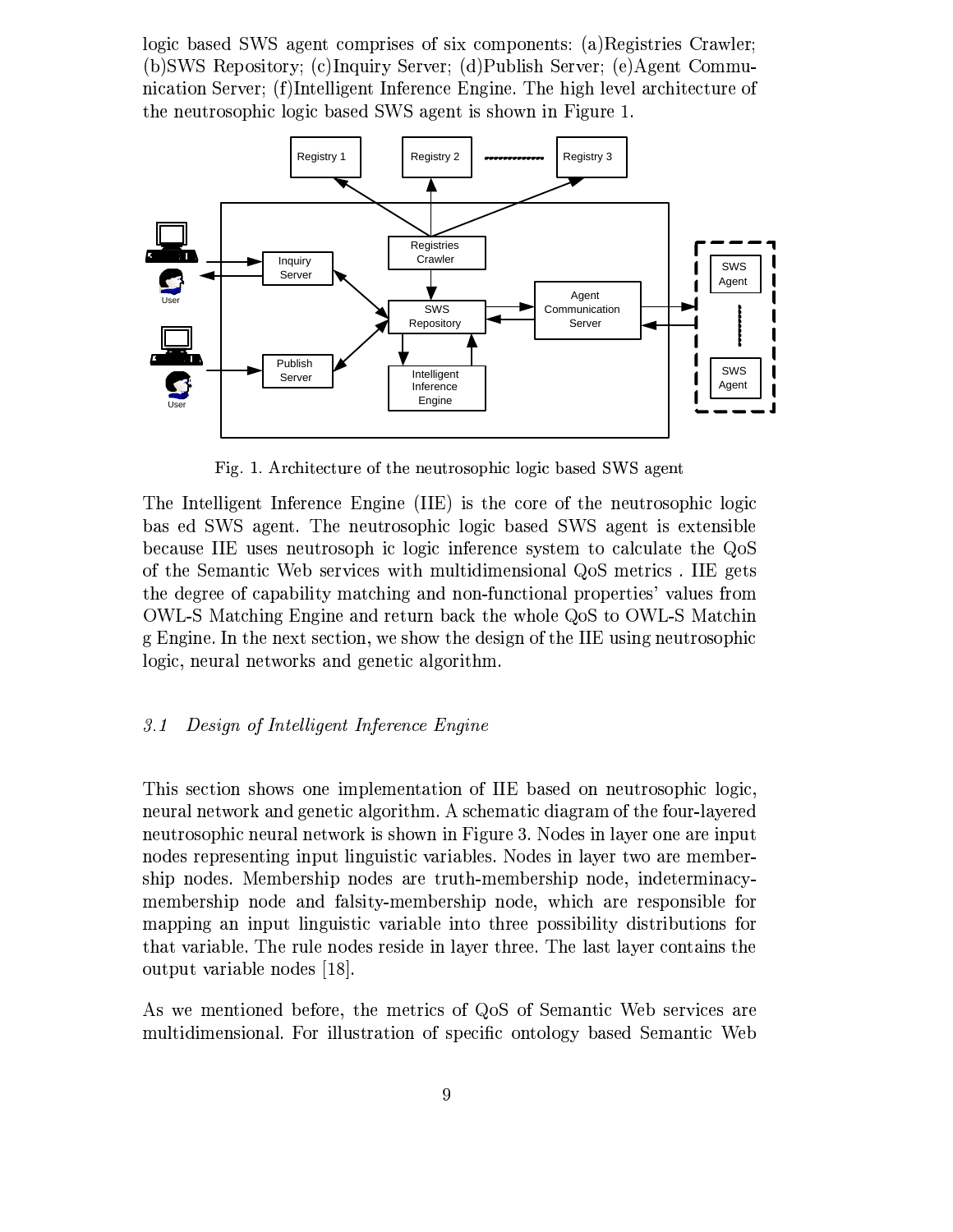

Fig. 2. Schematic diagram of Neutrosophic Neural Network

services for bioinformatics, we decide to use capability, response time and trustworthiness as our inputs and whole QoS as output. The neutrosophic logic system is based on TSK model.

#### Input neutrosophic sets  $3.2$

Let x represent capability, y represent response time and z represent trustworthiness. We scale the capability, response time and trustworthiness to  $[0,10]$ respectively. The graphical representation of membership functions of x, y, and z are shown in Figure 4.

#### $3.3$ Neutrosophic rule bases

Here, we design the neutrosophic rule base based on the TSK model. A neutrosophic rule is shown below:

IF x is  $I_1$  and y is  $I_2$  and z is  $I_3$  THEN O is  $a_{i,1} * x + a_{i,2} * y + a_{i,3} * Z + a_{i,4}$ .

where,  $I_1, I_2$  and  $I_3$  are in low, middle, and high respectively and i in [1,27]. There are totally 27 neutrosophic rules. The  $a_{i,j}$  are consequent parameters which will be obtained by training phase of neutrosophic neural network usng genetic algorithm.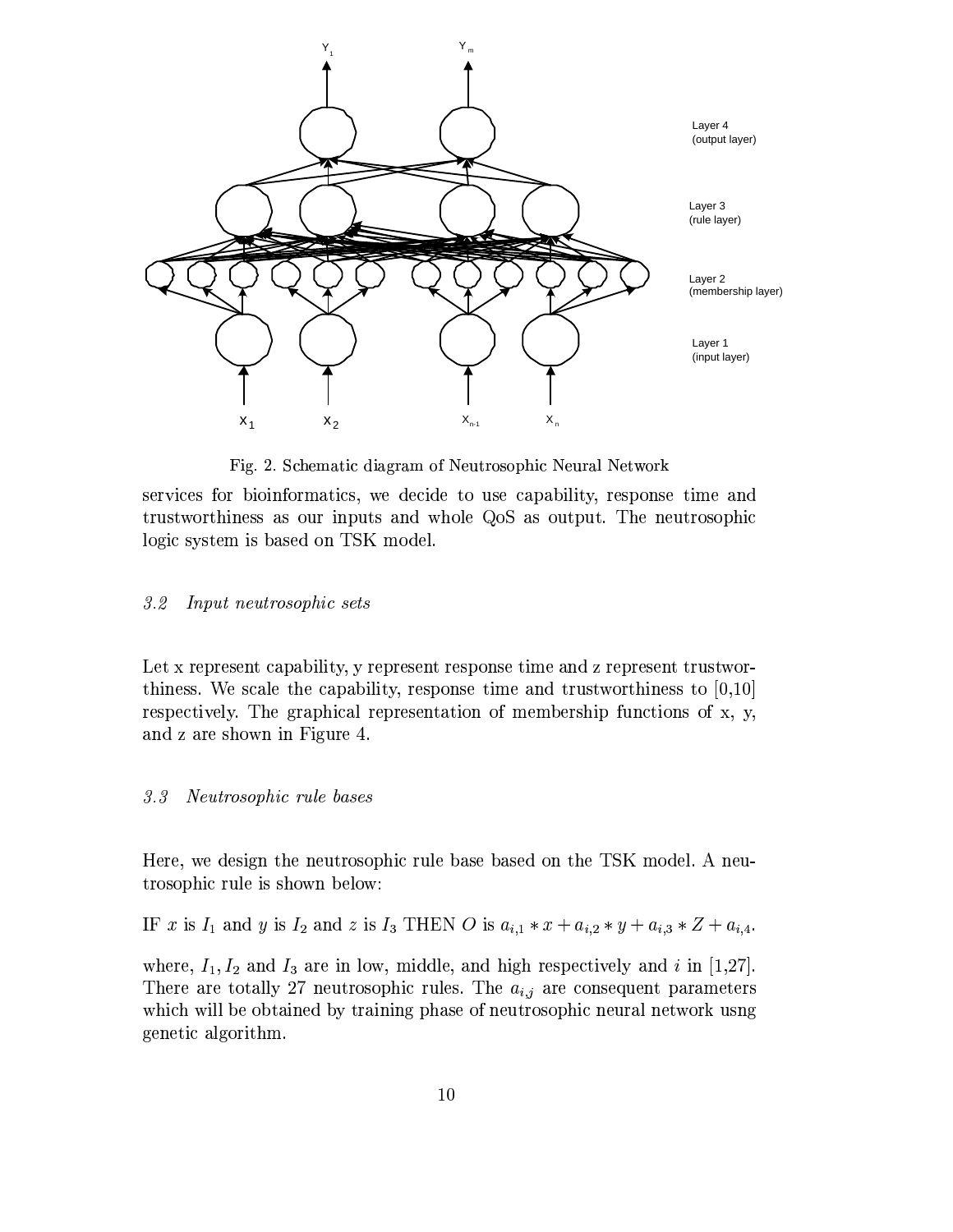

Fig. 3. Membership functions of inputs

#### Design of deneutrosophication  $3.4$

Suppose, for certain inputs x, y and z, there are m fired neutrosophic rules. To calculate the firing strength of jth rule, we use the formula:

$$
W^j = W^j_x * W^j_y * W^j_z,\tag{1}
$$

where  $W_x^j = (0.5 * t_x(x) + 0.35 * (1 - f_x(x)) + 0.025 * i_x(x) + 0.05),$ <br>  $W_y^j = (0.5 * t_y(y) + 0.35 * (1 - f_y(y)) + 0.025 * i_y(y) + 0.05),$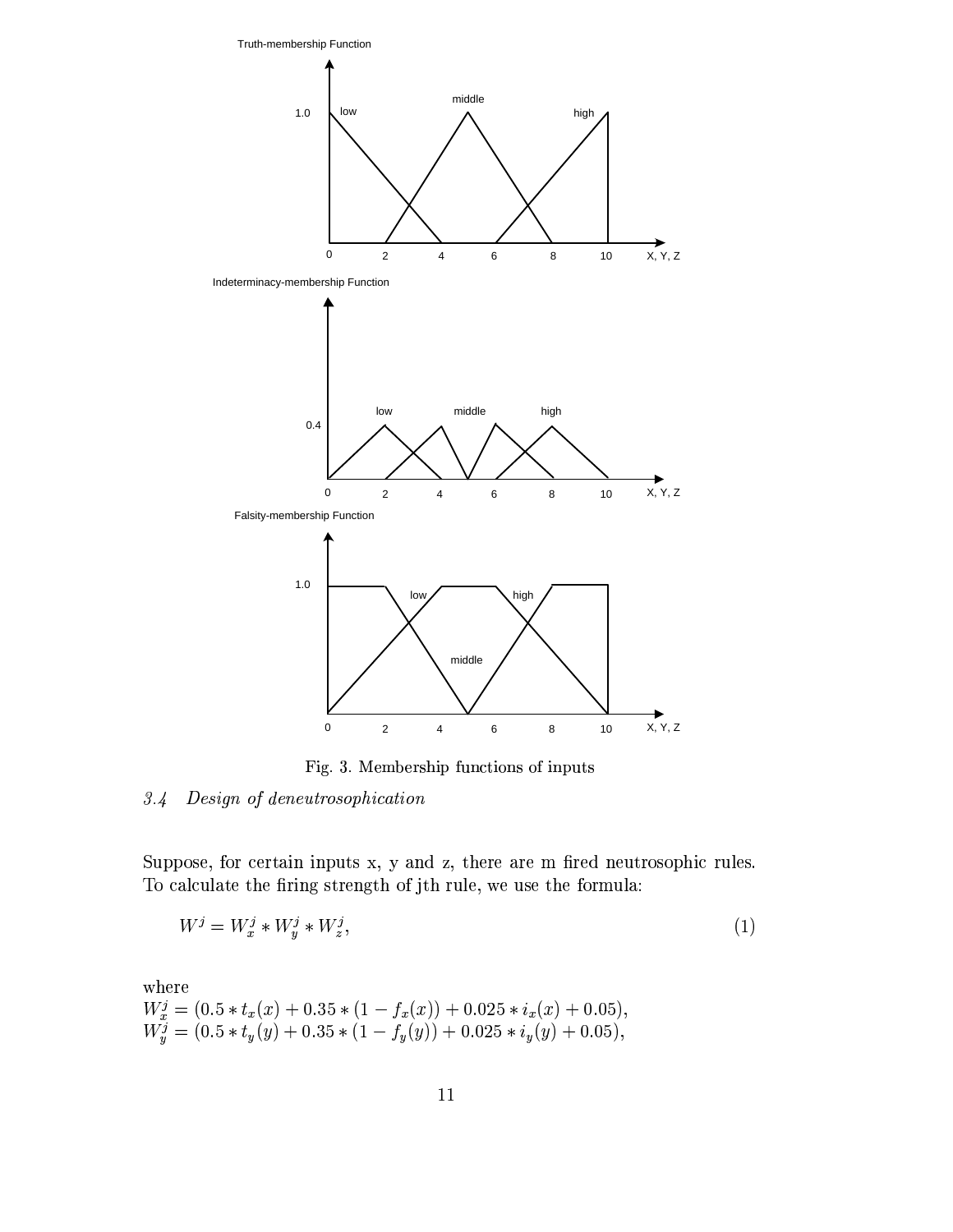$W_z^j = (0.5 * t_z(z) + 0.35 * (1 - f_z(z)) + 0.025 * i_z(z) + 0.05),$ where  $t_x, f_x, i_x, t_y, f_y, i_y, t_z, f_z, i_z$ , are the truth-membership, falsity-membership, indeterminacy-membership of neutrosophic inputs  $x, y, z$ , respectively.

So the crisp output is:

$$
O = \sum_{j=1}^{m} W^j * (a_{j,1} * x + a_{j,2} * y + a_{j,3} * z + a_{j,4}) / (\sum_{j=1}^{m} W^j)
$$
(2)

### 3.5 Genetic algorithms

GA is a model of machine learning which derives its behavior form a metaphor of the processes of evolution in nature. This is done by creation within a machine of a population of individuals represented by chromosomes. Here we use real-coded scheme. Given the range of parameters (coefficients of linear equations in TSK model), the system uses the derivate-free random search-GA to learn to find the near optimal solution by the fitness function through the training data.

- (1) Chromosome: The genes of each chromosome are 108 real numbers (there are 108 parameters in the fuzzy fule base) which are initially generated randomly in the given range. So each chromosome is a vector of 108 real numbers.
- (2) Fitness function: The fitness function is defined as

$$
E = 1/2 \sum_{j=1}^{m} (d_i - o_i)^2
$$
\n(3)

- (3) Elitism: The tournament selection is used in the elitism process.
- (4) Crossover: The system will randomly select two parents among the population, then randomly select the number of cross points, and simply exchange the corresponding genes among these two parents to generate a new generation.
- (5) Mutation: For each individual in the population, the system will randomly select genes in the chromosome and replace them with randomly generated real numbers in the given range.

#### *Simulations*  $3.6$

There are two phases for applying a fuzzy neural network: training and predicting. In the training phase, we use 150 data entries as training data set. Each entry consists of three inputs and one expected output. We tune the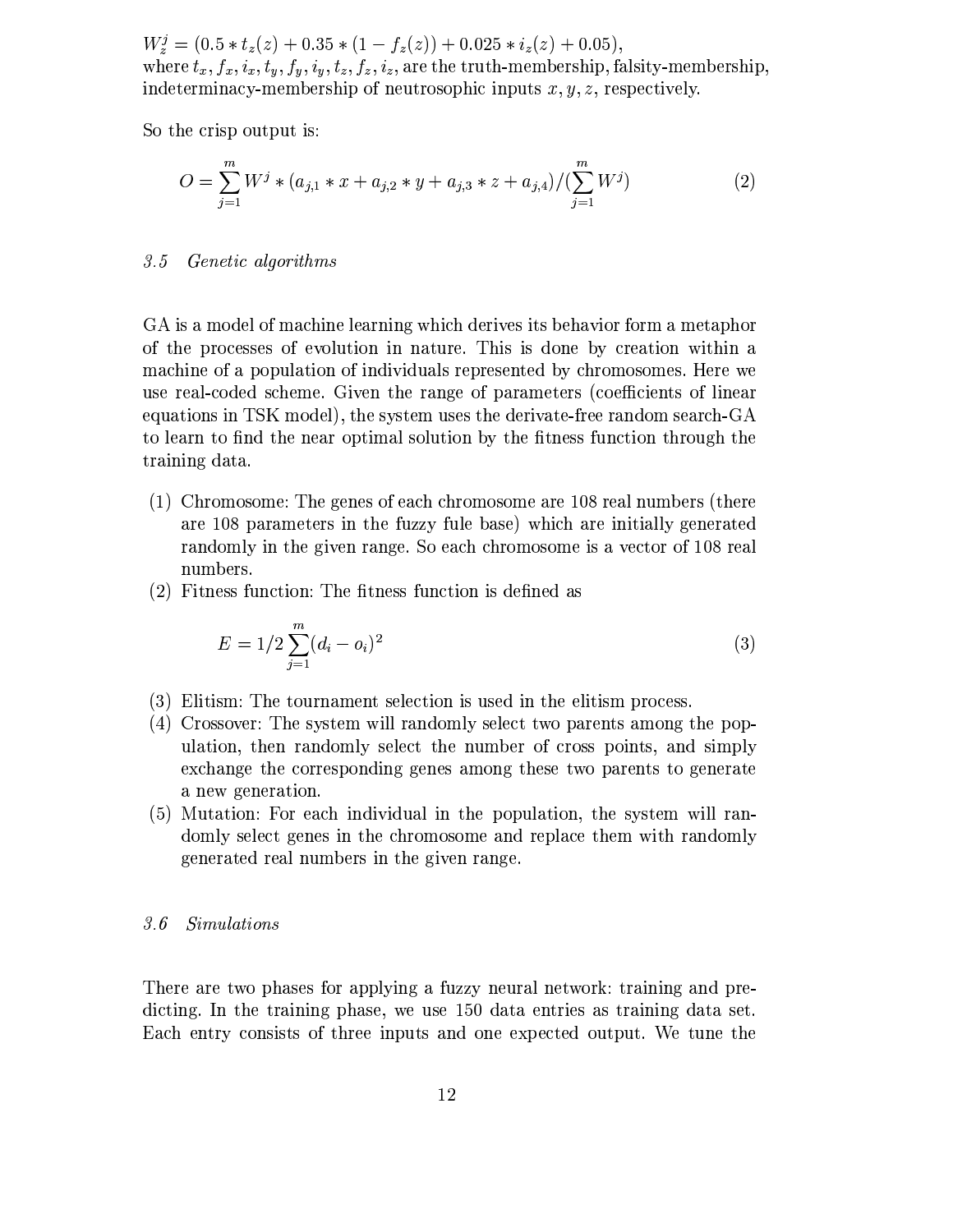| Input x      | Input y          | Input z        | Desired output   | Real output o |
|--------------|------------------|----------------|------------------|---------------|
| $\mathbf{1}$ | $\boldsymbol{0}$ | 1              | $\theta$         | 0.51          |
| 1            | $\overline{2}$   | $\overline{5}$ | 1                | 1.71          |
| 1            | $\overline{4}$   | $\overline{7}$ | $\boldsymbol{2}$ | 2.59          |
| 3            | $\overline{2}$   | $\overline{9}$ | 3                | 3.52          |
| 3            | $6\phantom{.}6$  | 7              | 4                | 3.81          |
| 3            | 10               | $\overline{7}$ | $\overline{5}$   | 4.92          |
| 5            | 8                | 9              | $\boldsymbol{6}$ | 5.43          |
| 7            | 10               | 7              | 7                | 5.90          |
| 7            | 10               | $\overline{9}$ | 8                | 6.45          |
| 9            | 10               | $\overline{9}$ | 9                | 7.36          |

Table 3 Prediction Result of Neutrosophic Neural Network

performance of the system by adjusting the size of population, the number of generation and probability of crossover and mutation. Table 1 gives the part of prediction results with serveral parameters for output o.

In Table 1, No. of generation = 10000, No. of population = 100, probability of crossover  $= 0.7$ , probability of mutation  $= 0.3$ . The maximum error of prediction result is 1.64. The total prediction error for 150 entries is 19 functions and choosing reasonable training data set which is based on specific application domain can reduce the prediction error a lot. Here the example is just for illustration.

#### Conclusion and future work  $\overline{\mathbf{4}}$

In this paper, we discuss the design of Intelligent Inference Engine of extensible neutrosophic logic based SWS agent. The neutrosophic logic based SWS agent supports both the keyword based discovery and capability based discovery of the Semantic Web services. The primary motivation of our work is to solve two challenges facing current Web services advertising and discoverying techniques. One is how to locate the Registry hosting required Web service description; another is how to find the required Web service with highest QoS in the located Registry. The neutrosophic logic based SWS agent solves these two problems efficiently and effectively. The neutrosophic logic based SWS agent is built upon the Semantic Web, Web services and neutrosophic logic. The neutrosophic logic based SWS agent could be used in WWW, P2P and Grid infrastructure. The neutrosophic logic based SWS agent is flexible and extensi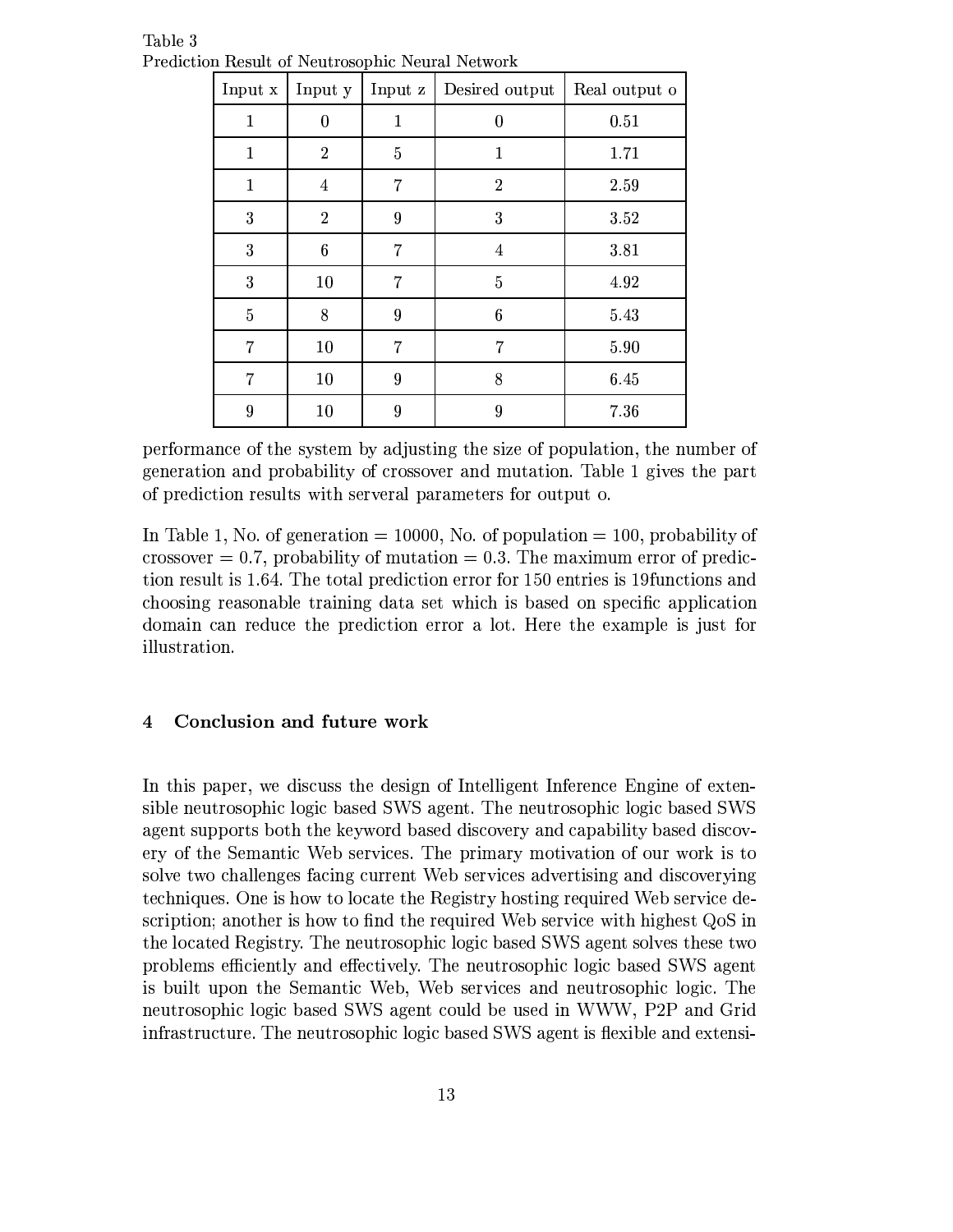ble. In the future, we plan to extend the architecture of the neutrosophic logic based SWS agent to compute the whole QoS workflow of Semantic Web services to facilitate the composition and monitoring of complex Semantic Web services and apply it to Semantic Web-based bioinformatics applications.

# References

- [1] L. Zadeh, Fuzzy sets, Inform. and Control 8 (1965)  $338-353$ .
- [2] I. Turksen, Interval valued fuzzy sets based on normal forms, Fuzzy Sets and Systems 20 (1986) 191-210.
- [3] N. Karnik, J. Mendel, Introduction to type-2 fuzzy logic systems, in: Proceeding of 1998 IEEE Fuzz Conference, 1998, pp. 915-920.
- [4] Q. Liang, J. Mendel, Interval type-2 fuzzy logic systems: theory and design, IEEE Transactions On Fuzzy Systems 8 (2000) 535-550.
- [5] J. Mendel, R. John, Type-2 fuzzy sets made simple, IEEE Transactions on Fuzzy Systems 10 (2002) 117-127.
- [6] K. Atanassov, Intuitionistic fuzzy sets, Fuzzy Sets and Systems 20 (1986) 87–96.
- [7] K. Atanassov, G. Gargov, Intuitionistic fuzzy logic, Compt. Rend. Acad. Bulg. Sci. 43  $(1990)$  9-12.
- [8] H. Wang, P. Madiraju, Y.-Q. Zhang, R. Sunderraman, Interval neutrosophic sets, International Journal of Applied Mathematics and Statistics 3 (2005) 1– 18.
- [9] H. Wang, F. Smarandache, Y.-Q. Zhang, R. Sunderraman, Interval neutrosophic logic, submitted.
- [10] K. Sivashanmugam, K. Verma, A. Sheth, J. Miller, Adding semantics to web services standards, in: International Conference on Web Services (ICWS'03),  $2003$ , pp.  $395-401$ .
- [11] J. Gonzalez-Castillo. D. Trastour. C. Bartonili. Description logics for matchmaking of services. URL http://www.hpl.hp.com/techreports/2001/HPL-2001-265.pdf
- [12] K. Sycara, M. Klusch, S. Widoff, J. Lu, Dynamic service matchmaking among agents in open information environments, SIGMOD Record 28 (1) (1999) 47–53.
- [13] T. Payne, M. Paolucci, K. Sycara, Advertising and matching daml-s service descriptions. URL http://www.semanticweb.org/SWWS/Program/position/soipayne.pdf